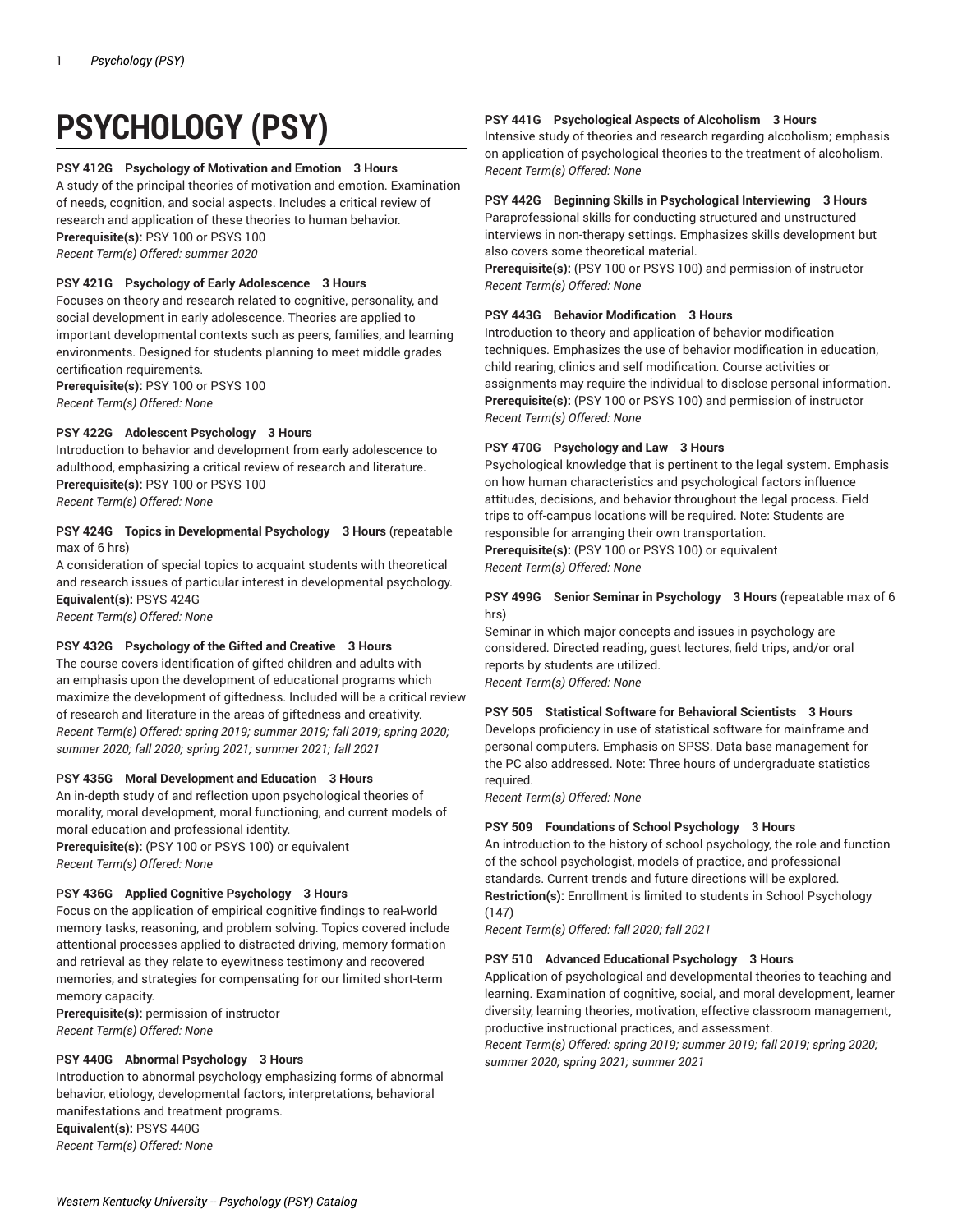#### **PSY 511 Psychology of Learning 3 Hours**

Theories of learning including conditioning, social learning, reinforcement, problem solving, motivation, and structure of the learning situation.

*Recent Term(s) Offered: fall 2019; fall 2020; fall 2021*

#### **PSY 514 Program Evaluation and Research Methods 3 Hours**

Methods and purposes of educational program evaluation. Topics include research methods and designs relevant to program evaluation for school psychologists.

*Recent Term(s) Offered: fall 2020*

#### **PSY 519 Psychological Perspectives on Classroom Behavior 3 Hours**

Strategies and techniques designed for coping with problem behaviors in the classroom. Covers both preventative and problem encounter measures.

*Recent Term(s) Offered: summer 2019; summer 2020; fall 2021*

#### **PSY 520 Individual Differences and Human Diversity 3 Hours**

Research and theory in aspects of human diversity, including intelligence, motivation, personality, achievement, and aptitudes. Both individual and group differences are addressed, and sources of diversity are explored. The course is specifically designed for individuals who are planning or currently pursuing a career as a clinician or counselor. *Recent Term(s) Offered: summer 2019; summer 2020; summer 2021*

#### **PSY 540 Behavior Problems of Childhood and Adolescence 3 Hours**

The major forms of psychopathology in children and adolescents, with emphasis upon recent research, classification systems and developmental patterns. Also covers clinical and school treatment of behavior problems encountered in the school setting. *Recent Term(s) Offered: spring 2019; spring 2020; spring 2021*

### **PSY 541 Professional Issues and Ethics in Psychology 3 Hours**

Ethics codes, professional behaviors, and legal issues in applied psychology

*Recent Term(s) Offered: winter 2019; winter 2020; spring 2020; summer 2020; winter 2021*

#### **PSY 545 Clinical Child Psychology: Theory and Practice 3 Hours**

For psychology or mental health profession students desiring to work with mental health problems in children and adolescents. **Prerequisite(s):** PSY 540 or PSY 640 or permission of instructor *Recent Term(s) Offered: fall 2019; fall 2020; fall 2021*

### **PSY 560 Assessment of Individual Intellectual Functioning:Theories and Issues 3 Hours**

Review of the theory and development of individually administered cognitive assessments used as basic tools in education and clinical diagnosis. Includes examination of issues in their use and interpretation. **Prerequisite(s):** permission of instructor

**Corequisite(s):** PSY 562

*Recent Term(s) Offered: fall 2019; fall 2020; fall 2021*

# **PSY 561 Advanced Assessment in Educational Settings 3 Hours** Interpretation and integration of assessment information for use in educational settings. Includes tests, behavior ratings scales, ecological analysis, systematic observations, and functional behavioral assessment. **Prerequisite(s):** PSY 560 and permission of instructor *Recent Term(s) Offered: fall 2019; fall 2020; fall 2021*

# **PSY 562 Practicum in Psychological Assessment 1-3 Hours**

# (repeatable max of 6 hrs)

Supervised experience in the administration and interpretation of instruments and practices used in the assessment of intellectual abilities and learning problems in educational or clinical settings. Field experiences in appropriate off-campus settings may be required. Students are responsible for arranging their own transportation to designated or assigned sites.

**Prerequisite(s):** permission of instructor

*Recent Term(s) Offered: spring 2019; fall 2019; spring 2020; fall 2020; spring 2021; fall 2021*

#### **PSY 590 Readings of Research Psychology 1-3 Hours** (repeatable max of 9 hrs)

Individual readings or research.

**Prerequisite(s):** permission of instructor

**Equivalent(s):** PSYS 590

*Recent Term(s) Offered: spring 2019; fall 2019; fall 2020; spring 2021; fall 2021*

#### **PSY 591 Internship in College Teaching 3 Hours**

Problems and methods of teaching at the college level. Students enrolled in this course will concurrently teach a course in introductory or general psychology.

*Recent Term(s) Offered: None*

**PSY 592 Psychology Internship 3 Hours** (repeatable max of 6 hrs) Applied supervised experiences for clinical and school psychologists. Students must meet minimum hour requirements as specified by the programs. Students are responsible for their own transportation to internship sites.

**Prerequisite(s):** permission of instructor

*Recent Term(s) Offered: spring 2019; fall 2019; spring 2020; fall 2020; spring 2021; fall 2021*

#### **PSY 597 Trends and Scientific Approaches in Psychological Thinking 1-3 Hours** (repeatable max of 6 hrs)

New developments and special topics in contemporary psychological research.

**Equivalent(s):** PSYS 597 *Recent Term(s) Offered: summer 2019*

**PSY 599 Thesis Research 1-6 Hours** (repeatable max of 6 hrs) Thesis research and writing directed by faculty committee.

**Equivalent(s):** PSYS 599 *Recent Term(s) Offered: spring 2019; fall 2019; spring 2020; fall 2020; spring 2021; fall 2021*

**PSY 600 Maintain Matriculation 1-6 Hours** (repeatable max of 6 hrs) Continued enrollment for thesis completion.

*Recent Term(s) Offered: spring 2019; summer 2019; fall 2019; spring 2020; summer 2020; fall 2020; spring 2021; summer 2021; fall 2021*

### **PSY 617 Reading and Understanding Statistics in Psychology 3 Hours** Examination of critical consumer statistics reported in psychology journals. Coverage ranges from basic descriptive statistics to advanced inferential statistics. The focus of the course is on reading, interpreting, and critiquing results sections of journals.

*Recent Term(s) Offered: summer 2019; summer 2020; summer 2021*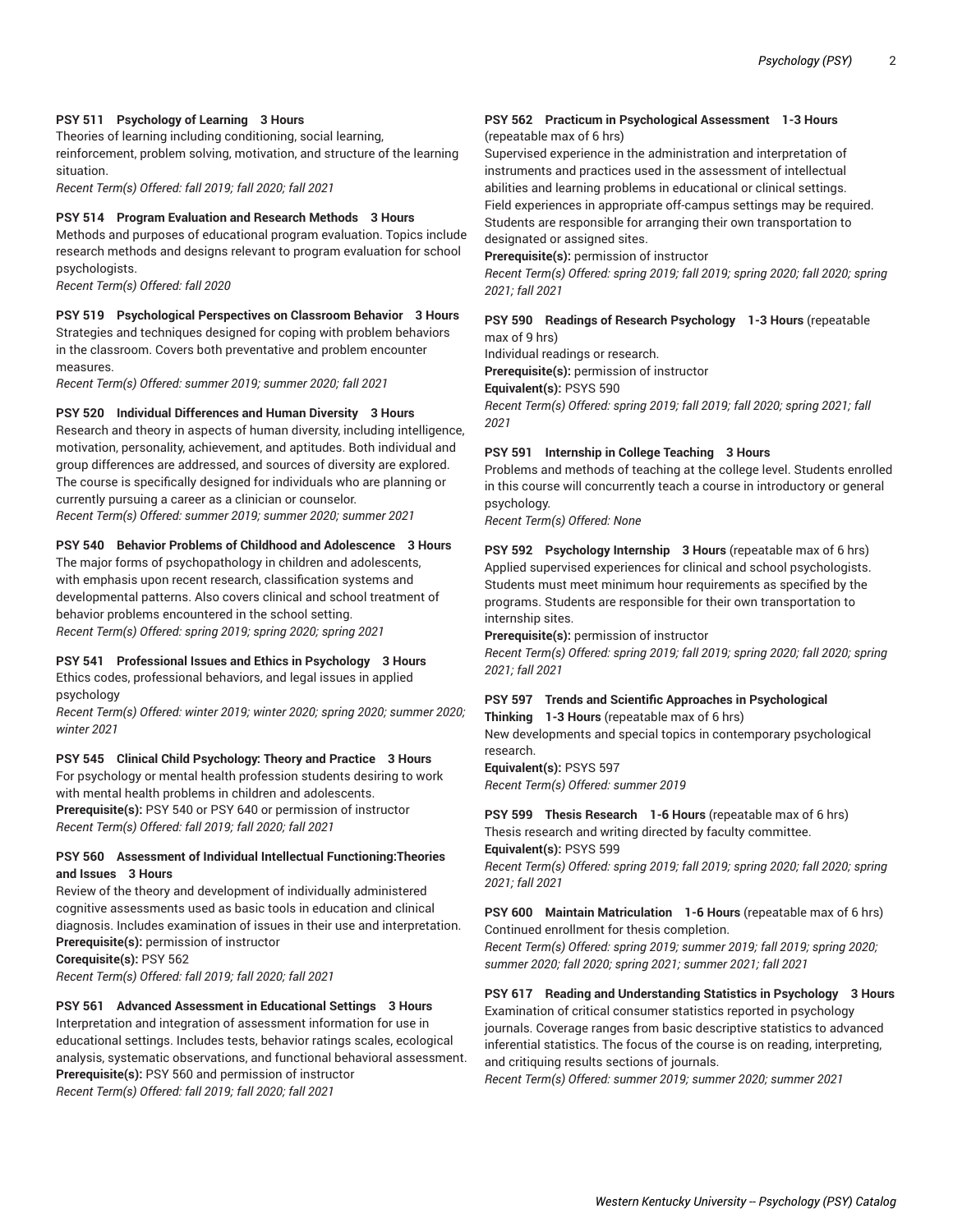**PSY 625 Seminar in School Psychology 3 Hours** (repeatable max of 6 hrs)

Readings and discussion on current issues in the field of school psychology.

**Restriction(s):** Enrollment is limited to students in School Psychology (147)

*Recent Term(s) Offered: spring 2019; spring 2020; spring 2021*

#### **PSY 637 Theories of Addiction 3 Hours**

This course involves introduction to theoretical, philosophical and historical premises of addictions. Topics include professional ethics, diversity, family roles and relationships, and dual diagnosis. Note: Admission to or completion of approved graduate program in helping profession required.

**Prerequisite(s):** permission of instructor **Equivalent(s):** CNS 637, SWRK 637 *Recent Term(s) Offered: None*

#### **PSY 640 Psychopathology 3 Hours**

Major forms of child and adult psychopathology with emphasis upon recent research, classification systems, the modification of deviant behavior and developmental patterns of learning and motivation variables.

**Equivalent(s):** PSYS 640 *Recent Term(s) Offered: fall 2019; fall 2020; fall 2021*

#### **PSY 641 Theories of Psychotherapy 3 Hours**

Selected theories and techniques of psychotherapy and counseling. Also covers group therapy, clinical topics, and professional and ethical issues. **Prerequisite(s):** permission of instructor

**Equivalent(s):** PSYS 641

*Recent Term(s) Offered: spring 2019; fall 2019; spring 2020; spring 2021*

#### **PSY 642 Clinical Interviewing and Psychotherapy 3 Hours**

Continuation of PSY 641 with emphasis on group, family, and marital psychotherapy.

**Prerequisite(s):** PSY 641 and permission of instructor *Recent Term(s) Offered: fall 2019; fall 2020; fall 2021*

## **PSY 643 Academic Assessment and Intervention 3 Hours**

Diagnostic instruments and procedures for assessing educationallyrelated disabilities. Emphasis on current laws and regulations regarding special education, academic interventions, and Individualized Education Programs. Field experiences in appropriate off-campus settings may be required. Note: Students are responsible for arranging their own transportation to designated or assigned sites.

**Prerequisite(s):** PSY 560 and permission of instructor *Recent Term(s) Offered: spring 2019; spring 2020; spring 2021; summer 2021*

#### **PSY 645 Consultation in Educational and Mental Health Settings: Theory and Practice 3 Hours**

Designed to provide theory and practice to mental health professionals. Theories and methods of mental health consultation in depth. Field experiences in appropriate off-campus settings may be required. Note: Students are responsible for arranging their own transportation to designated or assigned sites.

*Recent Term(s) Offered: spring 2019; spring 2020; spring 2021*

#### **PSY 646 Social Psychology for Applied Practice 3 Hours**

Examines the impact of situations, relationships, and attributions on behavioral health and disorder development, diagnosis, and treatment. Explores the application of social psychological theories to the practice of clinical and school psychology.

**Prerequisite(s):** permission of instructor *Recent Term(s) Offered: spring 2019; spring 2020; spring 2021*

#### **PSY 647 Addictions: Assessment, Diagnosis and Treatment Planning 3 Hours**

This course involves the selection, administration, and interpretation of assessment methods and techniques used to diagnose addiction disorders, as well as the development of appropriate treatment plans and issues involved in individual, group and family treatment planning. **Prerequisite(s):** CNS 637 (may be taken concurrently) **Equivalent(s):** SWRK 647, CNS 647 *Recent Term(s) Offered: None*

# **PSY 651 Clinical Neuropsychology for Applied Psychologist 3 Hours**

Basic neural anatomy and functioning and biological systems will be presented along with the effect those systems have on behavior. Effective applied interventions for people who have neurological problems will be covered.

**Restriction(s):** Enrollment is limited to students in Applied Psychology (0476) , Psychology (092) or School Psychology (147) *Recent Term(s) Offered: spring 2019; spring 2020; spring 2021*

#### **PSY 660 Assessment of Personality and Socio-Emotional Functioning 3 Hours**

Personality diagnosis using objective and projective techniques with emphasis on current research interpretation, and communication of assessment information.

**Prerequisite(s):** PSY 560 and permission of instructor *Recent Term(s) Offered: spring 2019; summer 2019; spring 2020; spring 2021*

**PSY 662 Practicum in Psychology 1-3 Hours** (repeatable max of 6 hrs) Supervised practice in schools, clinics, specialized training centers, hospitals, industry, and research settings. Field experiences in appropriate off-campus settings may be required. Students are responsible for arranging their own transportation to designated or assigned sites.

**Prerequisite(s):** permission of instructor

*Recent Term(s) Offered: spring 2019; summer 2019; fall 2019; spring 2020; fall 2020; spring 2021; fall 2021*

**PSY 667 Counseling Substance and Process Addictions 3 Hours** Counseling issues to substance abuse diagnosis, treatment and aftercare

programs involving individual, group, family and other systems. **Equivalent(s):** CNS 667, SWRK 667 *Recent Term(s) Offered: None*

**PSY 699 Specialist Project 1-6 Hours** (repeatable max of 6 hrs) Specialist project research and writing directed by faculty committee. *Recent Term(s) Offered: spring 2019; summer 2019; fall 2019; spring 2020; fall 2020; spring 2021; summer 2021; fall 2021*

**PSY 700 Maintain Matriculation 1-6 Hours** (repeatable max of 6 hrs) Continued enrollment for specialist project completion. *Recent Term(s) Offered: None*